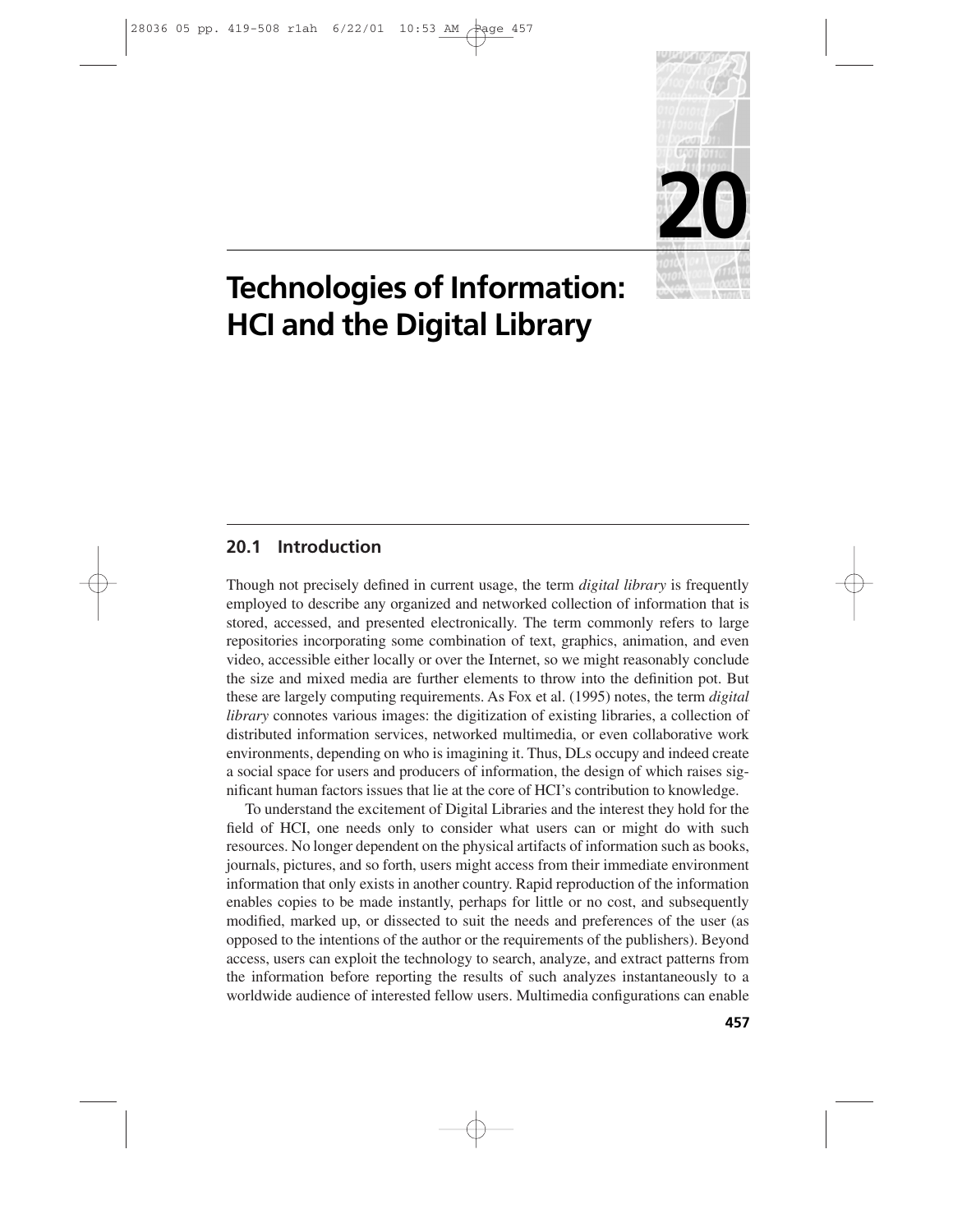modeling and simulations explorable by learners on demand. Filtering software might tailor both delivery and format of information for you, regardless of your point of access. In short, Digital Libraries hold forth the promise that information can be stored, accessed, manipulated, and moved in ways and at speeds that were heretofore impossible. The implications for designers and users of information technology are profound. Indeed Marchionini (1999) considers the term *digital library* to be too constraining for what is on offer and suggests that *Sharium* as a better conveyer of the potential for such technologies to create shared workspaces for information exploration and collaborative work. For the remainder of this chapter it is worth keeping such visions in mind whenever the more standard term digital library occurs.

The present chapter is concerned with the application and impact of HCI theories and methods on the design, use, and acceptance of digital libraries. It is not a review of existing digital libraries nor even an explanation of how digital libraries work. Instead it is an examination of how HCI can contribute to the development of better information technologies, with DLs as the focus of examples. Also, since we are discussing HCI, my treatment of DLs is user-focused, not technological, which places this work in sharp relief to most of the DL literature that has emerged to date. As I will attempt to show, the emergence of DL systems is both a boon and a threat to the field. The technology's importance makes HCI central, while the nature and presentation of HCI as a discipline threatens to sideline our findings and methods. My intention is to point to a future for HCI that maximizes the boon side while overcoming (not just minimizing) the threats.

While digital libraries are at the forefront of technological advances, the HCI concerns are more familiar. Indeed, there are many parallels between the role of HCI in this domain and the issues faced 20 years ago by HCI researchers seeking to shape and understand the impact of desktop computing by nonspecialist users. I will return to this theme later as I look ahead to HCI in the twenty-first century, but for now we need to establish a context. For digital libraries, that means reflecting back briefly to the days before digital computing and the roots of the shift from paper to alternative information technologies.

# **20.2 Antecedents of Digital Libraries: The Ideas and the Evidence**

# **20.2.1 The Major Thinkers**

 $\mathbb{R}^2$ 21  $\rightarrow$ 23 24

> The article most often cited when discussing the origins of the digital library is Vannevar Bush's (1945) "As We May Think." Bush has been described by many as a visionary who foresaw the increasing specialization of knowledge workers and a commensurate need to access an ever-growing collection of information. For Bush, a means of representing and accessing this information was essential if knowledge was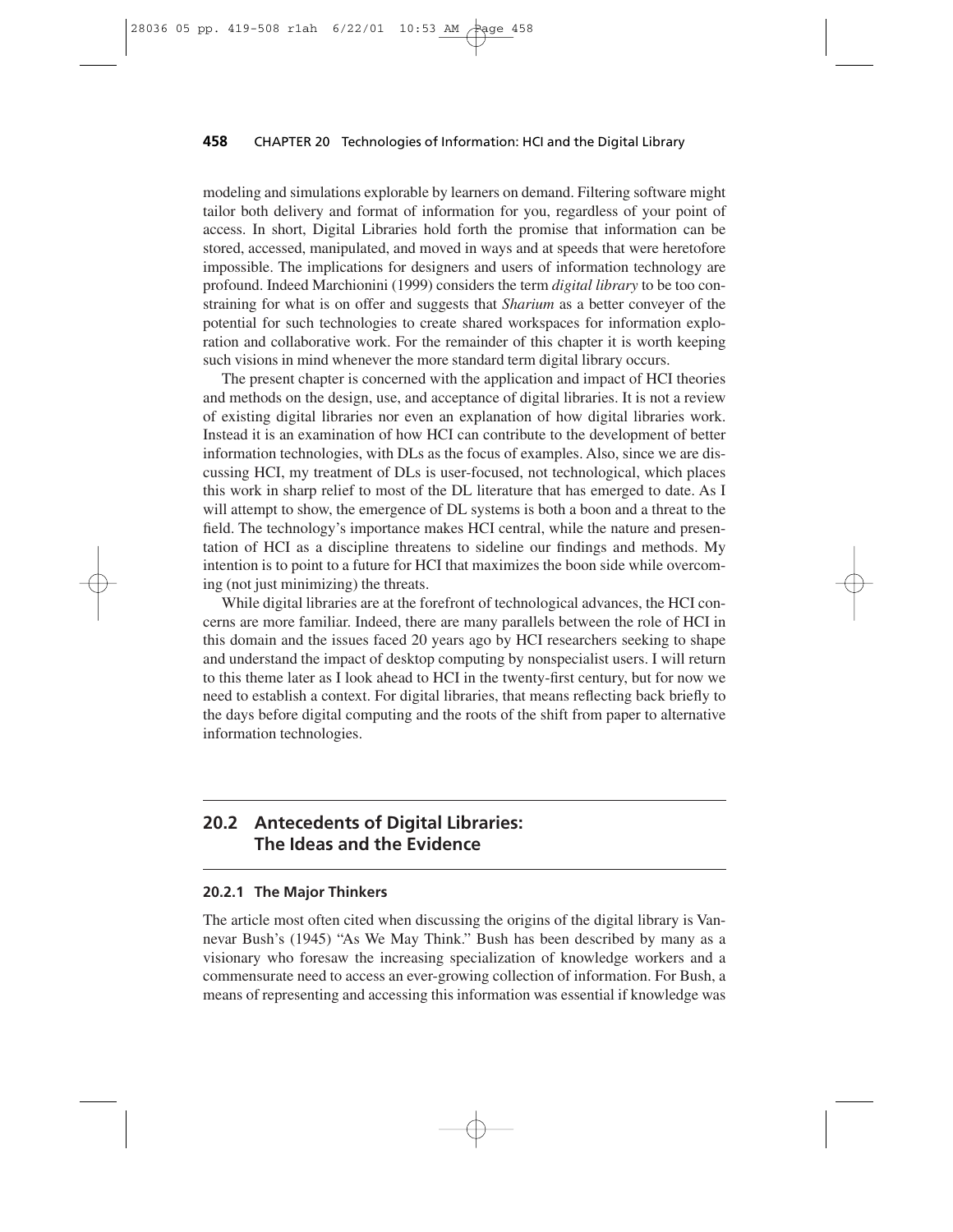to be organized and nurtured. He presented a conceptual design of a system to support the location, use, and addition of information, which he termed the *memex*—a mechanized workstation that would enable retrieval and linking of information.

There are innumerable references and accounts of Bush's work in the literature on digital libraries (McKnight et al. 1991; Nielsen 1995) though nothing really improves on reading the paper itself. I shall not recount more of Bush's memex here except to point out that the idea of linking information based on personal meaning to form "trails" was a striking idea that is now accepted as standard by Web users. Indeed as Lesk (1997) notes, for 40 years Bush's ideas of personal associative linking seemed out of fashion in a worldview dominated by the application of statistical analyzes of language to computer-based information retrieval. The emergence of the Web and the demonstrable willingness of users to exploit its linking functions shows how attractive personal association is to the user community, vindicating Bush's original argument.

While the conception of the digital library is attributed widely to Bush, he really was not thinking in digital terms. Others more directly saw the computer as the leverage for new forms of information technology, among them Ted Nelson and Doug Engelbart. Nelson is credited with coining the term "hypertext" to refer to the linking and direct access of information nodes, foreseeing the possibility of networks of information, accessible from any computer, incorporating everything ever written. He sought the creation of a "docuverse," an information structure in which the entire literature of the world could be linked (Nelson 1988). Calling his dream system "Xanadu," Nelson argued that nothing ever needed to be written twice, since a document could be built up of original bytes and links from other documents. In many details, Nelson clearly envisaged a worldwide network that has many parallels to our current technology.

 $\overline{1}$ 21  $\overline{\mathcal{A}}$ 23 24

Engelbart's emphasis has always been on augmenting or amplifying human intellect. He envisaged technology as a means of empowering users to perform tasks that would prove difficult or impossible for them to perform on their own. From the DL perspective, Engelbart is key, since he envisages knowledge workers interacting online, with the computer providing the means of storing, accessing, and presenting a wealth of information on demand. What makes him unique is his recognition that the exploitation of such a technology might require training or new skill acquisition on the part of the user.

Writing more directly about hypertext than digital libraries, McKnight et al. (1991) argued that we can see Bush, Nelson, and Engelbart as representing three different views of information technology that continue to attract adherents today. Bush advocates information storage and presentation through associative mechanisms that reflect in some sense the underlying structure of the human mind. Nelson most directly seems to have envisaged the Web, with users able to access any document from their own workstations. Engelbart seeks an augmentation environment; the users of information technologies should be able to achieve more through using information technology, even if they required some learning or training.

Each of these views resonates with HCI concerns, such as providing direct access and building tools that are user-centered and cognitively compatible. However, these ideas could not be directly tested until the technology emerged that more fully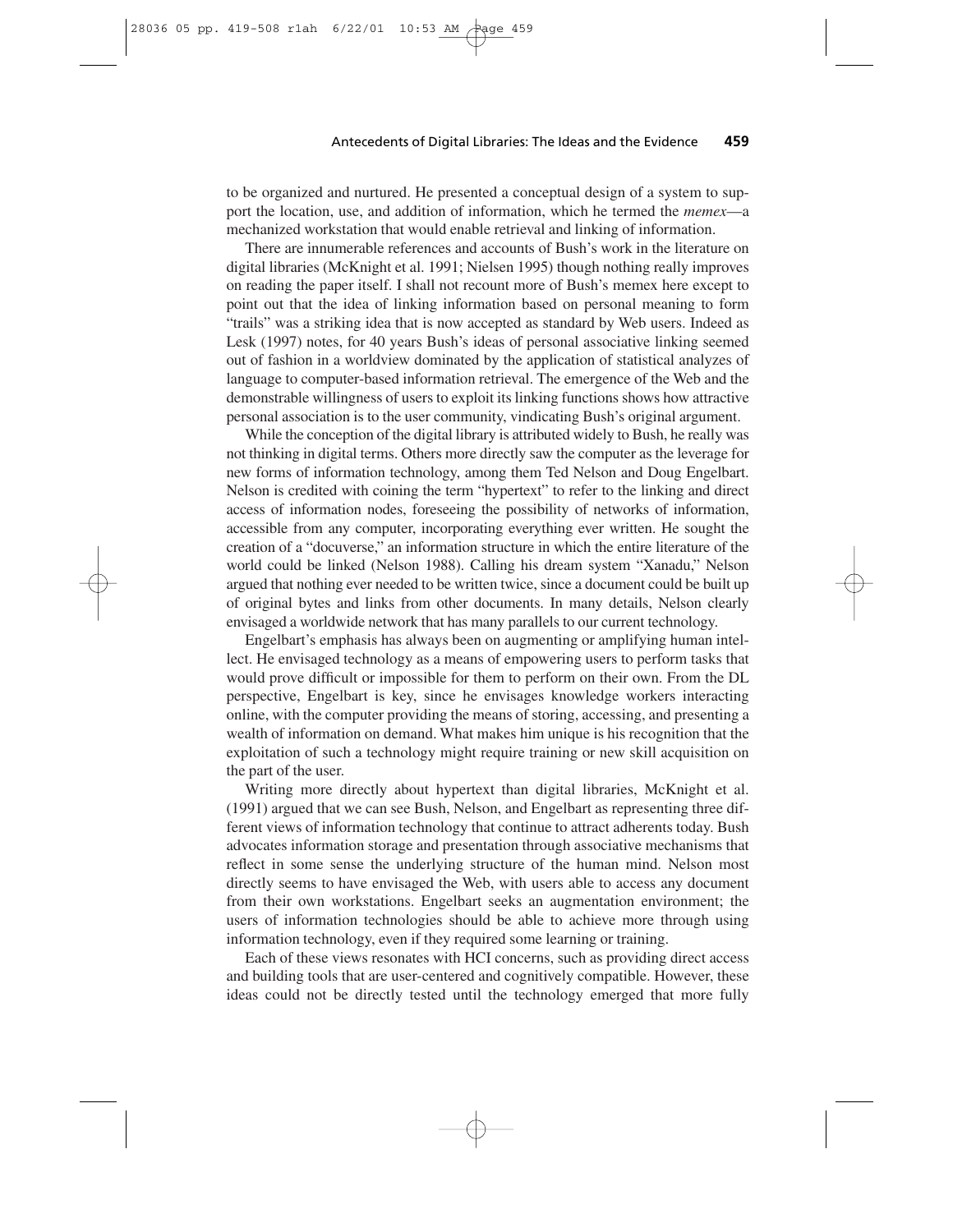embodied them. The interaction underlying digital library design and use only began to emerge once the technology took a form that was amenable to user testing (a common criticism of the traditional HCI perspective on design also was that it routinely becomes involved only after a design has been built). For digital libraries, that technology was hypermedia (a term that I use generically here to include hypertext and multimedia, the technology that enabled the Web)—the emergence of applications that enabled the active linking and direct accessing of information nodes within a larger document or document set.

## **20.2.2 HCI Enters the Digital Library**

 $\mathbb{R}^2$ 21  $\rightarrow$ 23 24 Hypermedia technologies emerged dramatically in the late 1980s amid claims for the death of the book, the advancement of interactive instructional technologies, and the emergence of a new digital age. I have written elsewhere about the precise myths underlying hypermedia use (Dillon 1996), but in a nutshell these include the following arguments.

- Information could be modeled on the cognitive structures of human memory.
- Users would be liberated from the tyranny of paper's linear forms.
- Rapid access to information would automatically lead to better use and/or learning from hypermedia than from paper.
- Future gains in speed and storage would render any current problems obsolete (the classic deterministic argument so pervasive in utopian views of information technology).

HCI researchers immediately began to test many of these emerging applications. Over the next ten years a stream of empirical investigations compared hypermedia with paper documents, tested various alternative hypermedia formats, and analyzed user performance with numerous hypermedia features. Summing up these findings in 1994, I concluded that the experimental findings centered on five basic outcome differences—speed, accuracy, comprehension, fatigue, and preference—and two major process differences—navigation and manipulation. It became clear from these experiments that the claims made for the superiority of hypermedia technologies for information tasks were frequently inaccurate. In truth, users, depending on their tasks, frequently experienced tremendous difficulties with this technology and routinely performed faster or more accurately with paper. (See Dillon 1994 or Muter 1996 for detailed reviews of important human factors findings on user performance with digital documents.)

Just as it might have seemed that HCI was beginning to understand some of the important variables in digital information design and would be able to impart recommendations to designers, hypermedia creation and use exploded with the emergence of the World Wide Web. With an uptake rate that outpaced all expectations, Nelson's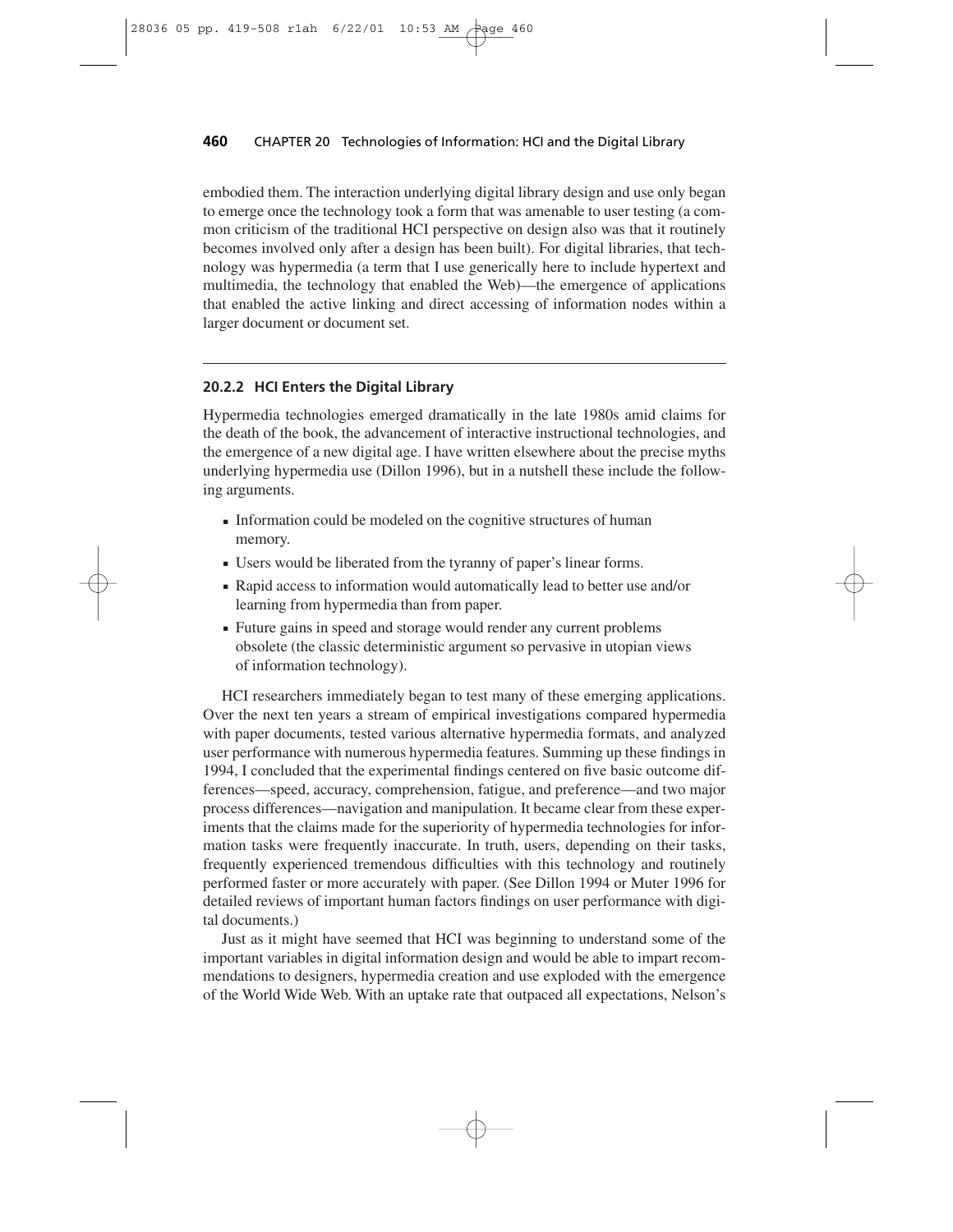"docuverse" was given form, and Bush's "trails" began to emerge. What might have been once viewed as a standalone technology became a worldwide network, and the user response indicated a huge demand for the tools to create, search, and link large dispersed multimedia resources.

As we enter the twenty-first century, the interest in digital libraries is reflected in major international funding initiatives, well-attended annual conferences worldwide, and the emergence of dedicated academic journals on the subject. Digital libraries are being created across the globe, covering subject domains as varied as musical composition (such as VARIATIONS at Indiana University) to the history of the United States (such as the Making of America Project jointly developed by Cornell University and the University of Michigan). But such examples constrain as much as they illuminate, since a simple search of "digital library" on the Web will likely result in more output than any user could usefully exploit on topics one barely believed existed.

From an HCI perspective, much of the literature on DL research is highly technocentric. Papers report on how a DL was constructed, how image files were treated, or how knowledge-based metadata can be extracted, using specific projects as examples. Users only occasionally raise their heads in such a literature—for example, being studied in less than a third of the papers published in the latest ACM Digital Library Conference Proceedings (DL00). However, such a statistic can be misleading. The power of this technology imparts concerns with ownership, copyright, privacy, accessibility, authenticity, transfer, and permanence—issues that extend beyond the technical to the psychological, social, economic, and legal domains. Literatures are growing up around each of these topics so rapidly that one can hardly hope to gain and keep perspective through a single journal or conference proceedings. Though the labels might be different, concern with digital information pervades a range of conferences from educational technology to geographic information systems and from medical informatics to literary theory. Among the issues raised by DLs, usability and the human response to digital information, remain key, and for the remainder of this chapter, it is the contribution of HCI theories and methods to DL design, development, and use that will be my focus.

# **20.3 HCI Research: From Enabling to Envisioning**

In reviewing the last 20 years of HCI research on information design and its application to digital library design, and in speculating where current initiatives in might take us, it seems to me that the field of HCI can be dissected into three somewhat distinct research emphases. For present purpose let us call them stages of research, each embodying a set of assumptions, emphases, and methods about what questions are most important to answer and how we might proceed to answer them. In the sense that I am speculating on HCI in the twenty-first century, stage three is clearly less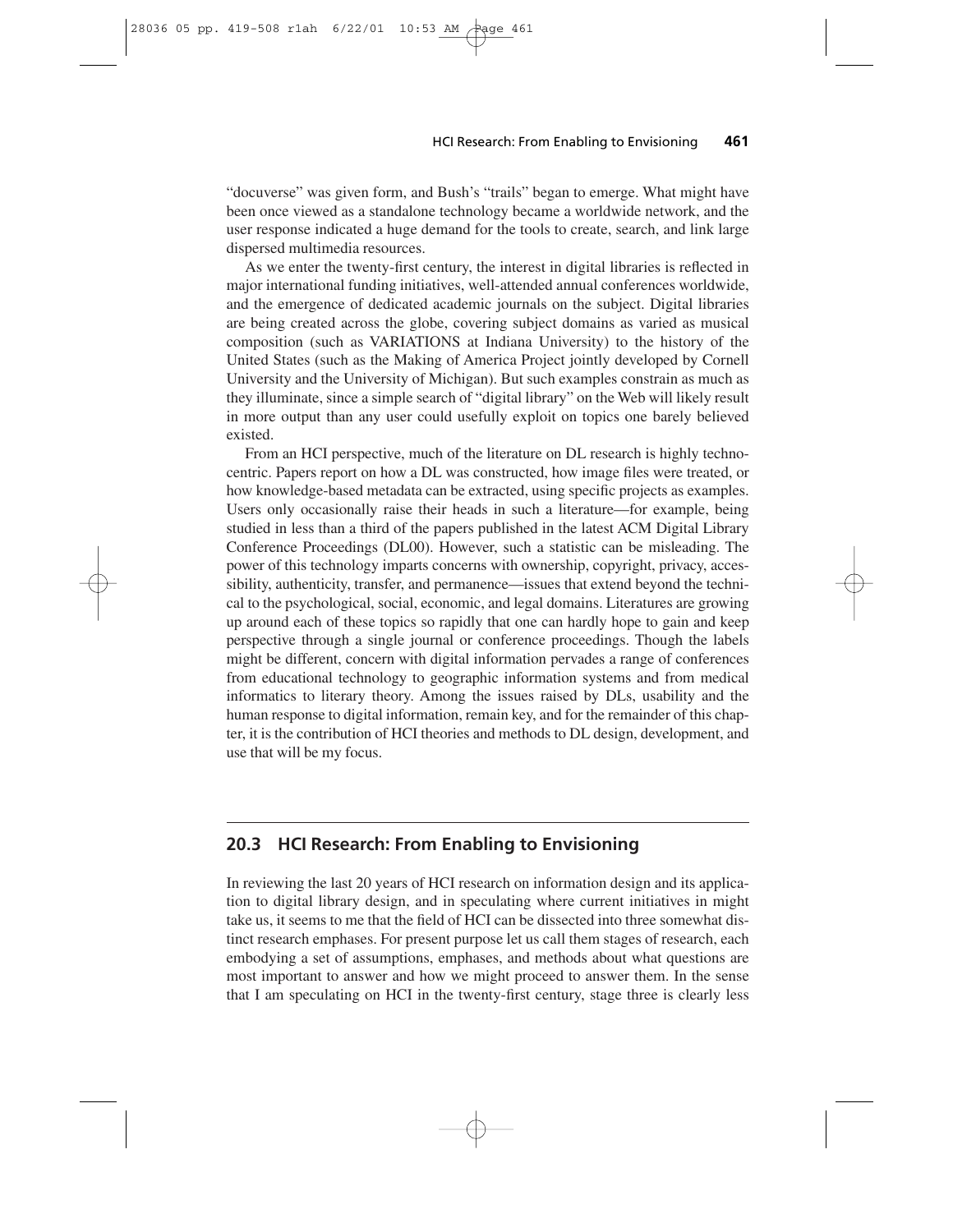developed, although the future seems to call for answers to some of the first questions raised by the earliest thinkers in digital libraries. In the present section I outline these stages and discuss their various emphases and contributions to shaping our understanding of interaction and HCI's creation of knowledge.

# **20.3.1 Stage 1—Interface Design and the Methodological Tradition**

 $\mathbb{R}^2$ 21  $\rightarrow$ 23 24 What quite rightly identifies HCI as a distinct emphasis in systems design is its strong empirical tradition forged in the earliest work of people like Shackel (1959), Shneiderman (1980), and others who advocated user testing as the best means of improving the usability of the human-computer interface. Since the 1970s, HCI researchers have routinely run experimental trials of interface features and published the results in mainstream HCI journals and conference proceedings, creating en route a resource for designers and other researchers seeking answers to questions on such topics as optimum menu depth, screen size, input device, response rate, image quality, and so on. Like the classic human engineering tradition from which it sprang, this emphasis embodies the experimental paradigm and research methods of psychology and related behavioral sciences, treating interface features as experimental variables to be manipulated and their impact measured. Such work provides the bedrock for better design, and DL research is still sadly lacking in such formal user studies (though see Shneiderman et al. 2000).

While feature comparisons have often proved illuminating, a research stream focused primarily on features is always going to be partial in its coverage, and in the mid-1980s, a move to couple the approach of user testing to the iterative design of new systems led to the emergence of "usability engineering" (Gould and Lewis 1985). Advocating an operational definition of usability (usually incorporating effectiveness, efficiency, and satisfaction as dependent variables), usability engineers set measurable criteria for user performance that any interface must support. User testing is advocated as early and as frequently in the design process as is required to either confirm performance goals are met, to provide clues as to how the interface might be redesigned to meet them, or as happens more often, to confirm that the appropriate scenarios of use are being envisaged and supported.

Usability engineering has proved extremely powerful as a means of bringing HCI into the design process early on, a classic problem for the field. Yet it would not be too harsh to describe the approach as fundamentally empirical in nature, eschewing theory in favor of performance data. As such, usability engineering is concerned less with *why* an interface design works than with demonstrating that it *does.* Landauer (1991 and 1995) is the most articulate proponent of this methodological approach to HCI, and he makes an eloquent case for why HCI should pursue the empirical route. While the pragmatics of his case are seductive, it is my view that we cannot be atheoretical as a field, even if we so wished, since the very artifacts we design must embody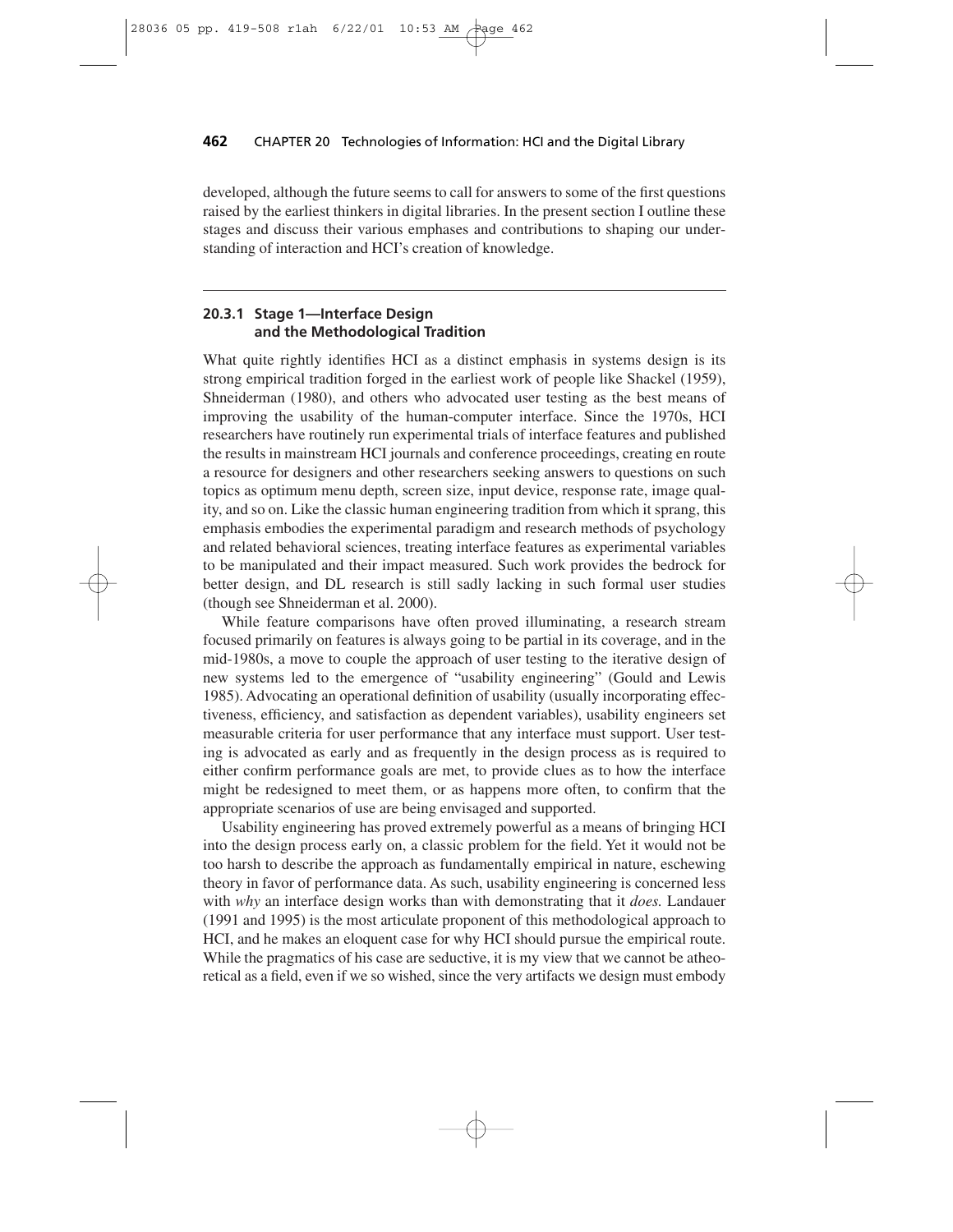## HCI Research: From Enabling to Envisioning **463**

 $\overline{1}$ 21  $\overline{\mathcal{A}}$ 23 24

theoretical assumptions no matter how weakly articulated (Carroll 2000; Dillon 1995). Failing to attend to these theoretical assumptions weakens the initial prototype and renders interpretation of test findings problematic. Furthermore, HCI has always sought be more than just about interface design but about interaction. It is against this backdrop that Stage 2 research in HCI has gained a foothold.

# **20.3.2 Stage 2—Modeling Interaction: The Theoretical Tradition**

It is not yet possible to talk of a complete theory of interaction, and many believe we will never have such an all-embracing theory. However, as findings on user performance accumulated, attempts have been made in the HCI community to broaden and generalize these data, interpreting them in the light of theoretical positions, usually incorporated from psychology but also in the 1980s and early 1990s from sociology, anthropology, and related fields.

While part of this approach has been driven by concerns about collaboration and distributed cognition and the potential limitations of a narrow cognitivist approach, theoretical efforts also sprang directly from interface analysts seeking generalized principles and laws of interaction. This approach has worked best where it has been constrained to explain specific interactive phenomena rather than the full range of user responses to information technology. Space precludes a detailed examination of the range of HCI theories here, but examples of specific phenomena that are theoretically explicable include the reading speed differences for digital and paper media (Gould et al. 1987), expert performance speeds for routine (nondecision making) cognitive tasks (Card et al. 1983), and user performance in menu navigation tasks (Norman 1992). Even the supposedly complicated dynamics of user acceptance of new technologies show signs of being partially predictable with current models (Davis et al. 1989; Dillon and Morris 1996).

While none of these theoretical explanations constitutes more than a localized model of some facet of human-computer interactions, their emergence and application represents a level of maturation in HCI that should not be dismissed. Of course, I am emphasizing theoretical positions that both predict and explain interactive phenomena. There exists a multitude of theoretical positions that can be brought to bear, each offering a plausible explanation for some form of human-computer interaction. But it is the more thorny issue of prediction that separates the useful from the potentially informative or the post hoc rationalization. We are a long way from having sufficient theoretical power to predict many of the user issues that are important to usable systems design, but we are no longer completely dependent on user testing to determine the design alternatives we consider. All of the previous examples could usefully be applied to some aspect of DL design and implementation. Furthermore, weaker, but no less valuable, predictive power can be derived from case studies and involvement in design processes, whereby the importance of HCI professionals' roles as facilitators, early testers, scenario-generators and task analysts can be confidently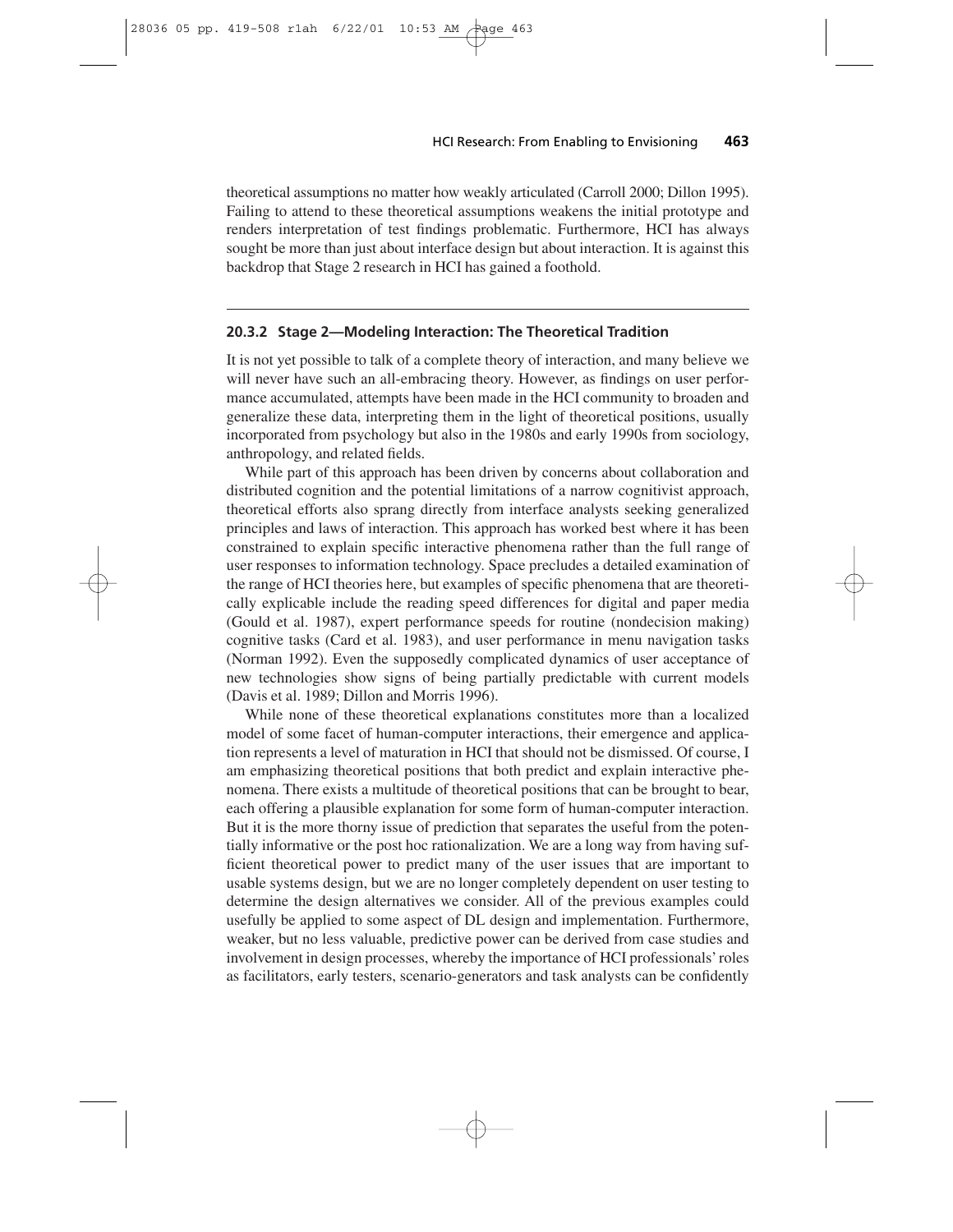established and used as estimators of a successful design outcome. It is not difficult to imagine that twenty-first century HCI will extend and improve its theoretical base to cover other facets of interaction. In so doing, the move from being an evaluative to a prescriptive discipline should provide a push for HCI to move on to Stage 3.

# **20.3.3 Stage 3—Beyond Usability: Enhancement and the Design of Augmenting Technologies**

 $\mathbb{R}^2$ 21  $\rightarrow$ 23 24 While the field continues to seek theoretical explanations of greater power and generalization, there exists a third level of emphasis, one that the field has not yet truly attained but that remains a goal. I call this stage "enhancement." By enhancement I mean to describe HCI's ability to lead the design of technologies that truly empower users, to support them in the performance of tasks that would be impossible otherwise, or to enable users to overcome limitations in their own capabilities that hinder their development. The term is a very deliberate reference to Engelbart's call for augmentation, which has largely been ignored in the years since he first advocated it by HCI's resultant focus on usability.

While I do not wish to play down the importance of usability, it strikes me that on its own, usability is really not a sufficiently ambitious goal for this field. If it were, we should be content to remain an interface design speciality expending effort either refining our methodological tools to speed up the collection of reliable and valid data on interactions or devising more localized models of tasks. Certainly this is not a bad goal, but determining and measuring usability is neither representative of everything HCI researchers wish to do nor does it encapsulate all that I believe the field can offer. In a context where technology permeates both work and leisure activities, traditional notions of effectiveness and efficiency are rightly questioned as potentially limiting.

As it evolved, HCI sought ways of studying human performance and working practices at a deep level, trying to understand how tools are embedded more in our collective practices and how technology might empower users to attain performance and knowledge gains that are beyond their reach without technical support. While the plurality of approaches at work here makes it appear to a casual observer that perhaps such work is either too diffuse or is not really HCI, I would counter that the analysis of interaction cannot be so neatly bounded to interface concerns, especially if we are to serve HCI's primary aim of supporting the design of more humanly acceptable information technologies.

To grow, the field needs to be more predictive than evaluative in its scope, capable of contributing to the identification and analysis of usage scenarios where new technological forms might be envisaged to enhance human capabilities in all spheres. At this time, it is clear that enhancement is not where HCI has made its major contribution, and it is difficult to point to examples of research that embody this level of issue. I remain hopeful, however, that this is the way forward for the field, and writers reviewing HCI, if it exists at the end of the next century, are likely to see enhancement as a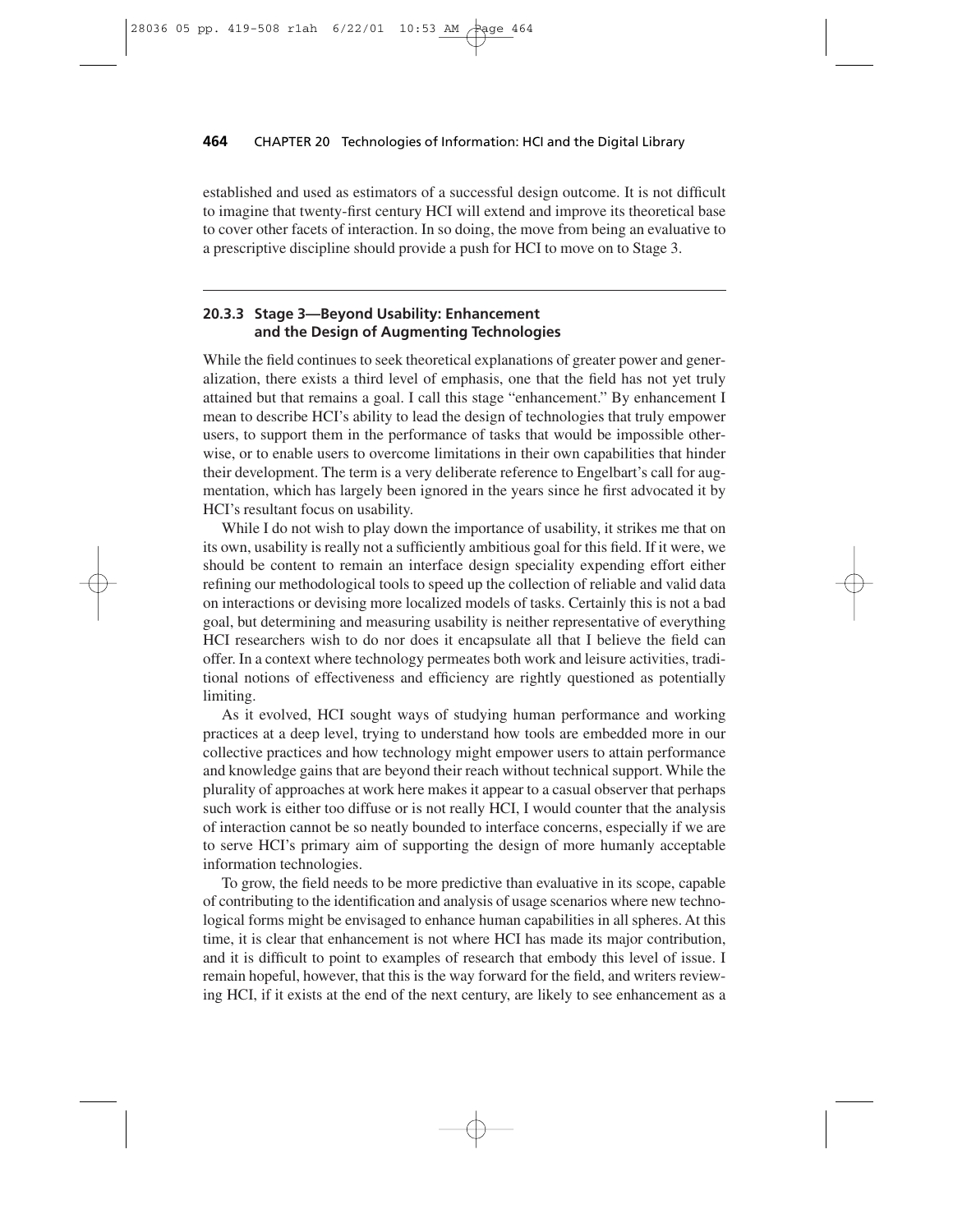### Problems with HCI's Role in Digital Library Design **465**

 $\overline{1}$ 21  $\overline{\mathcal{A}}$ 23 24

defining characteristic of such a field. What is exciting about digital library technologies is the power they offer ordinary users (who I believe will be the primary drivers of information technology designs in the next century), and it is this power that I believe can promote the study of HCI to a new stage.

# **20.4 Problems with HCI's Role in Digital Library Design**

While I have avoided placing too rigid a timeline on the three stages of research, it should be apparent that they have followed a relatively sequential path, from interface analysis to theoretical models toward, hopefully, the enhancement stage, with large overlaps. Though, worringly, each new technology seems to induce a recycling of these stages with minimal attention given to cumulative findings in the study of HCI. What is exciting about digital libraries is the obvious attraction of such tools to most users who are exposed to them. People have always been excited by technologies that bring images, sounds, animation, and text to us, but the ability to explore a huge reservoir of such information in a manner seemingly unconstrained by cost and distance is very seductive, and the growth of the Internet is testimony to this fact. The convergence of the information technology, entertainment, and communications industries promises a potentially seamless web of information access via the home, the office, or public space.

The consequences of this attraction are important. Perhaps more than any other application in the relatively short history of information technology, digital libraries are truly a technology for the masses. The challenges, then, are enormous. We have here writ large the familiar problem of gaining resources for interaction issues, while there are competing demands for resources to address the technical issues of copyright, bandwidth, cost, service provision, and so on. But there is reason for optimism here. HCI is accepted as important by anyone who sees a digital library, who watches others try to formulate a search query or try to navigate a large document space, or who examines the behavior of people in cyberspace. The potential difficulty for the field is making the transition from being seen as studying issues of importance to being seen as capable of offering the theoretical and methodological means of addressing these issues in a manner that yields answers (if provided with the resources).

The field's value, we might thus argue, is self-evident. But doubts remain. The excitement with which the Web has been received has resulted in a lot of attention being given to usability and interface design. Yet much of this attention is from people unwilling to learn about the more than two decades of work this field has accumulated on interaction. Even where a Web specialist expresses interest in the history of HCI, it is not uncommon to hear comments to the effect that while those findings and data are interesting, they reflect interaction with technologies from pre-Web times, and their relevance is therefore questionable since a new technology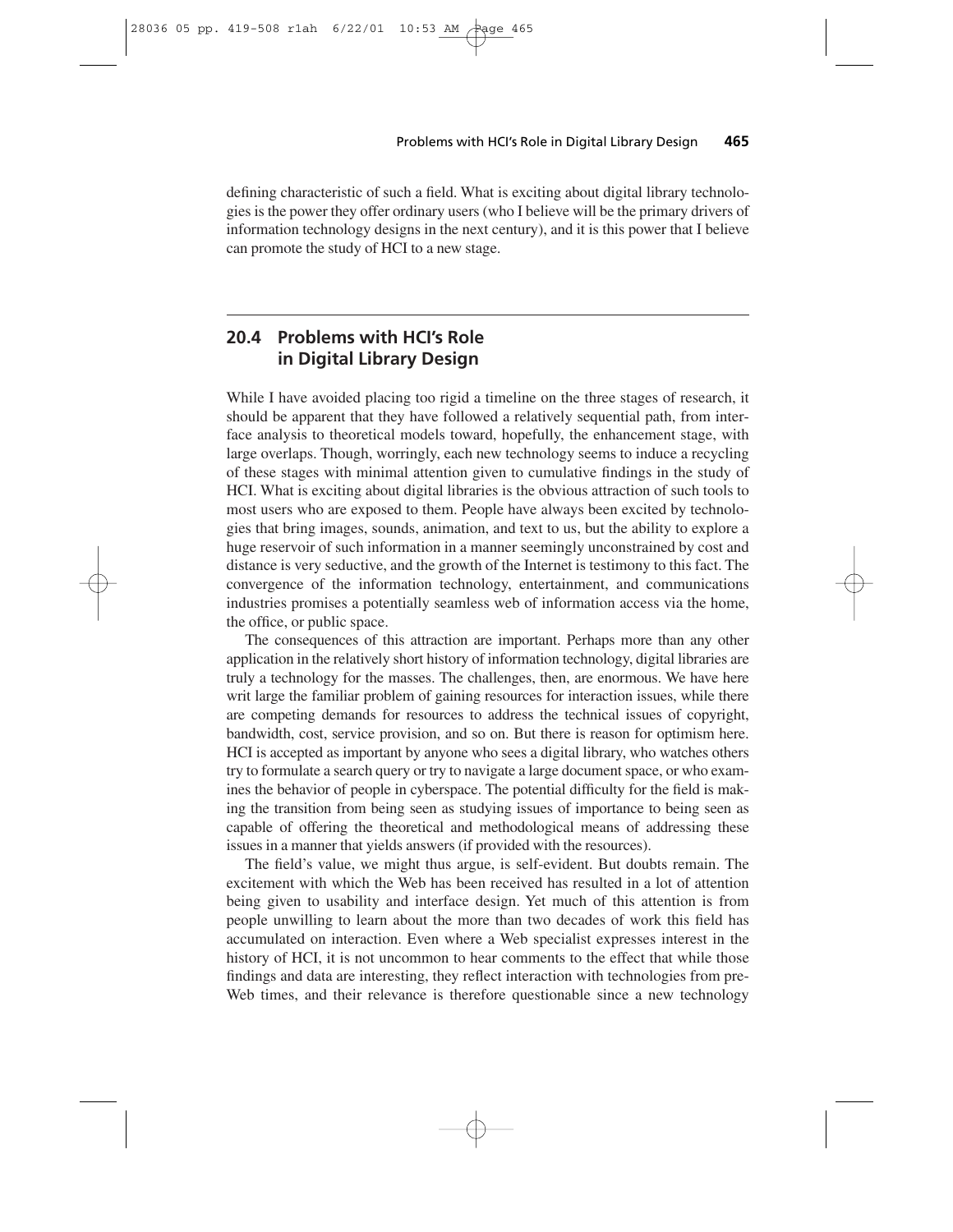needs new methods. I receive e-mails regularly asking me if any of the work on hypermedia has been replicated for Web environments, as if the findings on user navigation and comprehension of linked nodes in a standalone documents are not relevant if the documents are now part of the Internet! In extreme cases it is argued that the very concept of usability is of little value in a world where browsing and exploration render task effectiveness measures elusive. Colleagues report similar experiences. An examination of commercial and personal Web sites confirms that most of the HCI findings on screen layout, color combinations, and readability have been ignored or violated by many designers. In some very real senses, therefore, the Web has returned the study of HCI to the 1970s, where all new interface features were considered potentially useful and in need of comparison. In such a climate we must recognize the problems we face in translating our findings to practice and learn from the mistakes we have made in not transferring HCI knowledge adequately to design practice.

#### **20.4.1 Do We Really Know Our Users?**

 $\mathbb{R}^2$ 21  $\rightarrow$ 23 24 To move forward the field of HCI must package itself in a way that matters to design. This is not a new issue for HCI, but the stakes have never been this high. There are many ways we can do this, and some of these we are already doing, such as increasing the opportunities for people to receive education and training in the field and by publicizing more the importance of usability to technology acceptance, but these are slow and somewhat passive activities. I am more concerned with how HCI constructs itself as an intellectual field and, primarily, how it carves up the process of interaction because it is in this that I believe we face a serious challenge to our wish to have greater impact.

If we consider, for example, the notion of the user as she exists in HCI texts and is presented in HCI conferences, we see a disjointed picture. In HCI terms, users are conceptualized at one of four levels: the physical or psychophysiological, the perceptual, the cognitive, and the social. Each level of user response represents a particular granularity of analysis, with associated theoretical frameworks and methodological practices. Some have argued this distinction reflects the basic information processing characteristics of humans (Newell 1993), with each level necessitating different disciplinary analyzes to be fully understood. Most obviously, the cognitive level is considered as covering the range of human actions in the timeframe of 0.1 to, at most, 10 seconds. Anything above the upper limit is more appropriately studied by sociological than psychological methods. Anything below the lower limit is the purview of psychophysiology.

While few HCI professionals take such limits seriously, there is a real division in HCI practice that seems to follow these divisions closely. Interface designers tend to concern themselves with task analysis and feature design, employing cognitive psychology's methods in so doing. Researchers interested in collaborative work are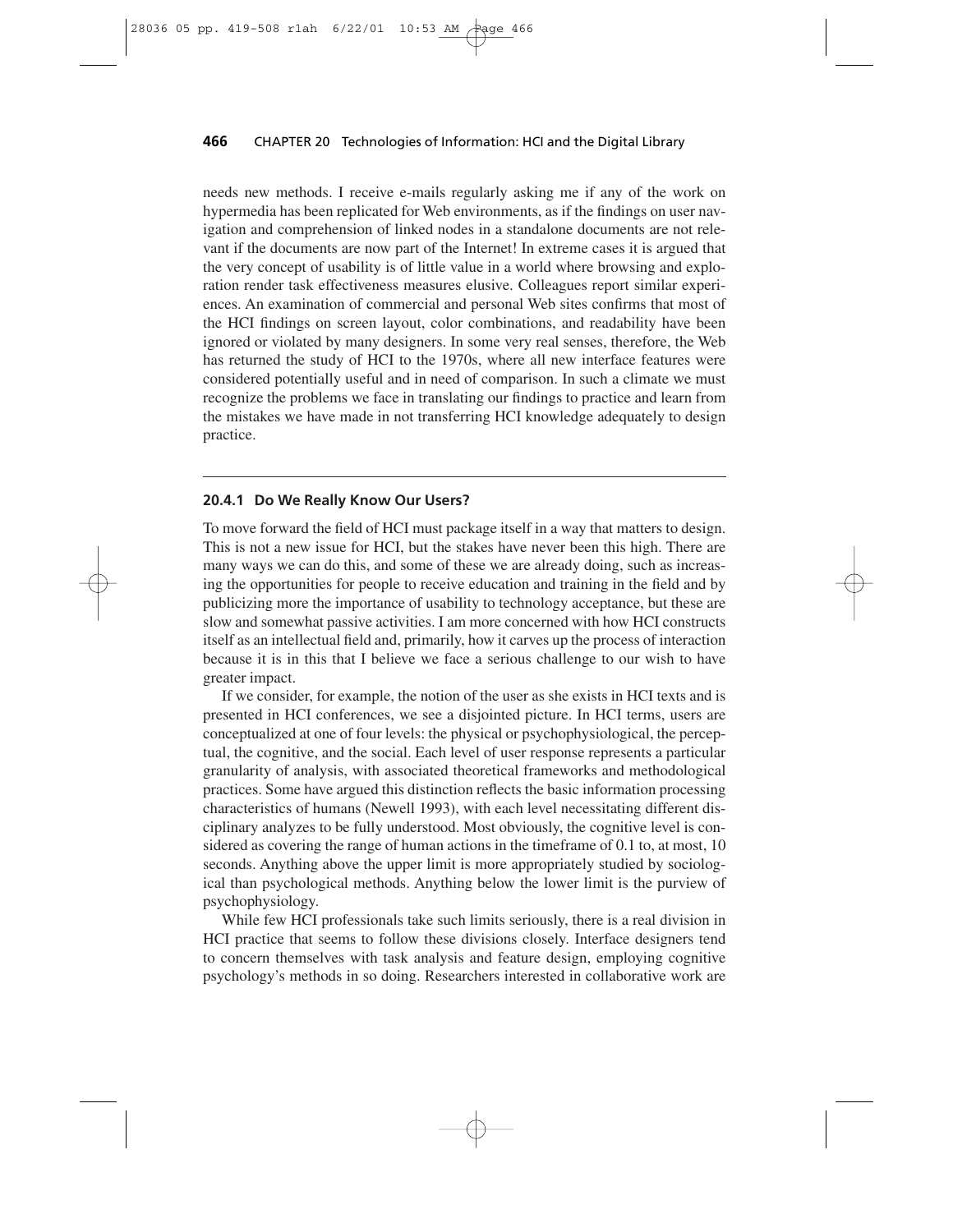similarly wrapped up in frameworks that draw more on social psychology and anthropology than individual cognition. While there are many exceptions to this rule, it would seem as if Newell's carve-up of human activities into time slots really does reflect some deep division in the ways we conceptualize and study users, even though such divisions appear arbitrary and prove unhelpful to many designers who seek HCI advice and input.

Such boundaries are apparent in the way in which HCI research has progressed and is applied. If we consider the research most obviously applicable to digital library design, for example, we find rigid partitions. Gould et al. (1987) showed that reading speed differences between the media were at least partially explicable by perceptual factors, and one might think this finding would be relevant to designers and DL analysts. However, many studies of digital library design, while advocating the HCI mantra of being user-centered, adopt a social constructivist view where interpretation and negotiated meaning are considered primary, and interface variables such as image quality are captured only through the comments of participants, not through any objective assessment of the interface. Indeed, such objective tests of interface usability are rare in DL work and have even been labeled "positivistic" (Kilker and Gay 1998). The costs of such stereotyping are high. Poor interface design will limit access, and collaboration will fail to materialize. But a narrow focus, on say, physical or cognitive ergonomics can blinker the HCI analyst to simple but profound issues of access that prevent interaction in the final context. In both cases, the user's cause is being advocated, and the designers could certainly claim to be user-centered in their approach, but the results fail to deliver the usable and useful technology we all desire because the HCI input has conceived only partial views of the user.

To be effective, HCI must overcome this problem. And it will only overcome it by developing a more holistic view of users and their interactions that does not treat each level of processing, be it cognitive, social, or perceptual, as if it represented all the important user issues in full. We must be aware of the embodiment of all levels in any one user—that is, any user exists at each of these levels in one organism and does not herself make such distinctions in a fixed manner. While there is always a need for specialist attendance on certain levels, the majority of issues we face in DL design entail a response from HCI that is multileveled. The divided user perspective is a natural outcome of our history but, as we move into the twenty-first century, HCI should rightly be seeking its own representations. Such user analyzes must find room for user learning and development, the perception of aesthetics, and the role of motivation—all attributes of users and interactions that tend to be factored out of current conceptualizations. As the hottest technology in town, digital libraries provide a medium that is open to such an HCI input, and we should grasp that opportunity for holism. Digital Library users are physical beings, they are certainly behaving cognitively, and they invariably are engaged in social contexts as they use the tools. Piecemeal inputs will not yield significant results, and it is the results of our efforts by which HCI will be judged.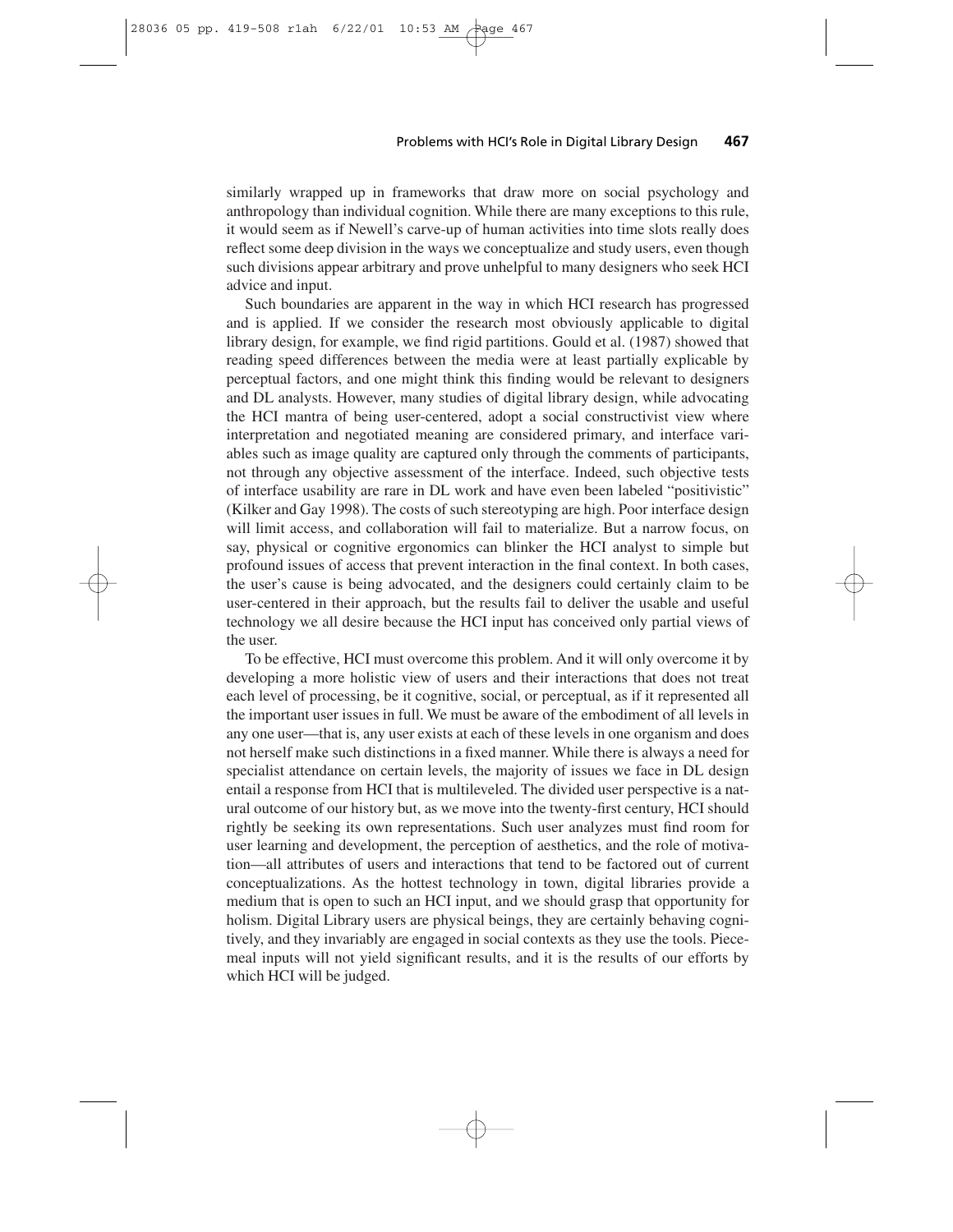28036 05 pp. 419-508 r1ah 6/22/01 10:53 AM

 $\mathbb{R}^2$ 21  $\rightarrow$ 23 24 **468** CHAPTER 20 Technologies of Information: HCI and the Digital Library

## **20.4.2 Variables in HCI Research and Measurement**

A second problem we face is the limited range of dependent variables that HCI considers part of its conceptual structure. We have become reasonably successful at selling usability as an operational and dynamic construct that has certain observable indices: effectiveness, efficiency, and satisfaction (although within DL circles even this is not fully understood and usability is often treated not as a dynamic property of interaction but as a fixed value measured in terms of how many errors a novice user makes). Usability testers who are trained in HCI analyzes routinely capture these behavioral and affective measures, aware, for example, that usability cannot be reduced to one simple data point such as time to complete task or rating of the interface on a Likert scale. While this is certainly an improvement over matching an interface to a set of design heuristics or asking users to state what they like about a new interface, the operational approach also induces a certain blinkering, leading us to think always in terms of performance and preference measures for specific tasks.

Where in HCI do we find people measuring variables that answer questions people outside HCI are asking of us, such as how do we attract users to our resources, and once there, what might make them stay and use it? What will bring a user back to our resource again? How do I build an interface that not only allows access but supports a richer comprehension or appreciation of the contents? These are very real design concerns, which tax us to answer some fundamental questions. What role do aesthetics play in the interactive experience? What makes material more learnable by users? Does long-term use of a digital resource affect a user's ability to read and use paper documents? Can novices learn from viewing an expert's construction of an information space? How do we determine validity or authority in shared, dispersed, and perhaps chaotic information networks? The list of interesting questions is practically endless, but what is most important, it seems to me, is that questions of this kind are central to any study of interaction but are not easily answered with the currently operationalized effectiveness, efficiency, and satisfaction metrics. Within hypermedia, for example, there is an important difference between satisfaction with an interface and satisfaction with information content, and these may measure very differently in a test, but few (if any) of the standard satisfaction inventories in existence enable the discovery of this distinction. Furthermore, studies of usability tend not to take long-term measures either. Yet what faith can we place in data that reflects only early learning or exposure to an interface? We know users change over time, but our experiments and usability tests are dominated by a once-off assessment of performance. While current measures are useful, they are not the only measures we could take, and they are not the only measures that would be useful to us as we seek to exploit the potential of digital technologies.

The role HCI plays in the future of DLs is partly dependent on our own ability to step outside and see ourselves as contributors. Regardless of when we start the clock, any review of HCI's twentieth-century contribution to technology design can only be seen as piecemeal and reactionary. I believe it could not have been otherwise, but I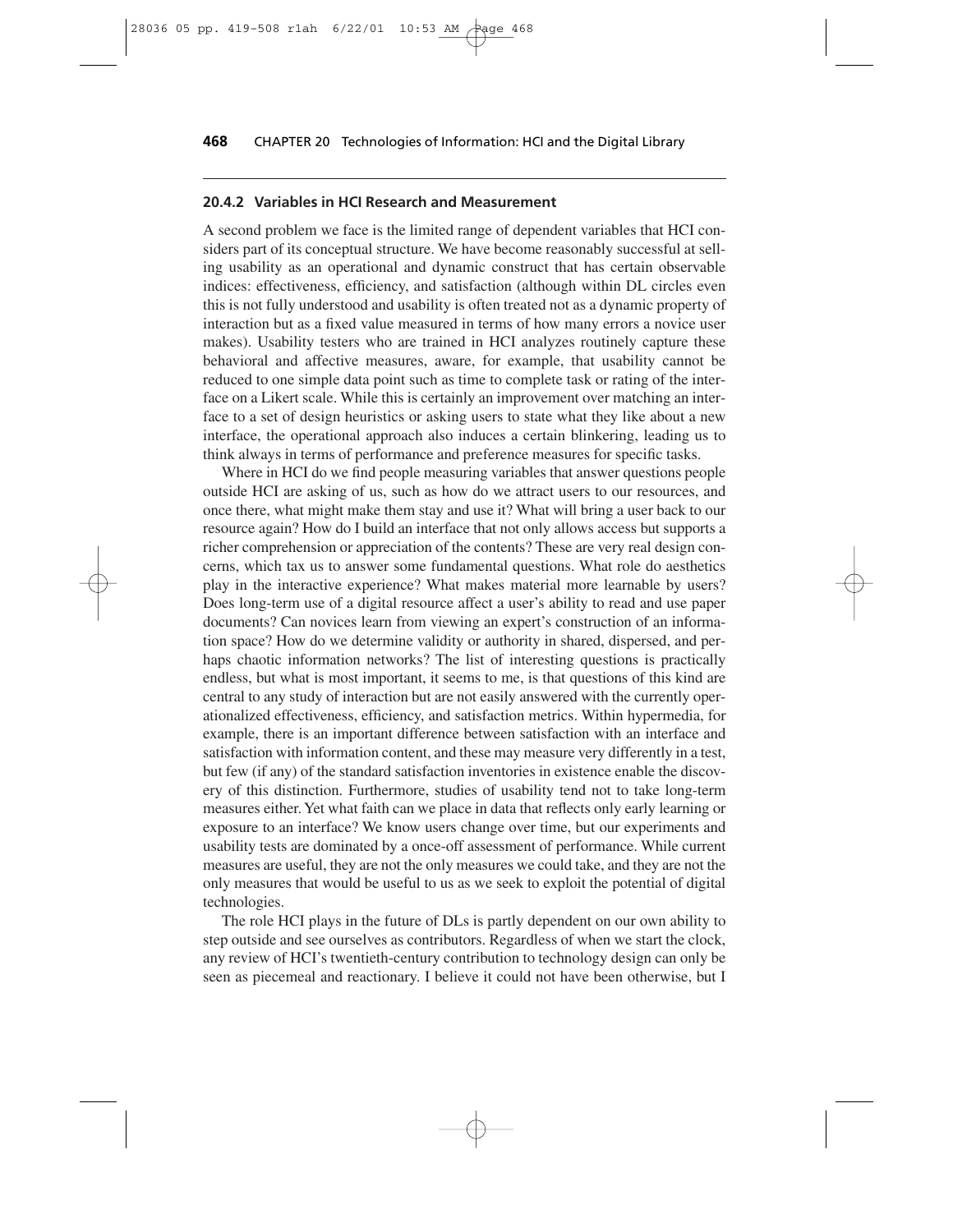# Extending HCI's Remit with DLs **469**

 $\overline{1}$ 21  $\overline{\mathcal{A}}$ 23 24

also believe it can be different in the future. In the final section I wish to outline a somewhat more ambitious plan for HCI and to point to at least several paths that might lead us to make an improved contribution to information systems design and implementation.

# **20.5 Extending HCI's Remit with DLs**

While I have no doubts that HCI is vital for the future exploitation of DL technologies, I am equally sure that DLs are important for the development of HCI. One reason for my optimism on this front is the sheer necessity of studying interaction in DL environments. The ubiquity of Web technologies alone ensures that attention from all quarters is focused on what people do online. We can extend this to concerns with technology in the classroom, the ability of cranks and extremists to access, share, and proliferate information and viewpoints, the value of digital information to organizations, the shifting nature of mediated communication over time and distance and so forth. Everywhere we look the impact of information technology on some human endeavor is of interest. In such a climate, HCI is pushed center stage, and even if the label "HCI" is not attached, the issues that define our field will remain crucial. In the twenty-first century, people will be studying HCI regardless of whether they call themselves usability engineers, information architects, or user experience analysts. As a field we are likely to find our approaches, theories, and methods sidelined unless we engage such issues head on.

In this section I outline several specific research questions that HCI is called upon to answer in the domain of DLs. This is clearly not an exhaustive set but a sampling of issues. What I attempt to show with each one is that not only could HCI make a difference here but that each issue affords HCI a chance to extend its analysis beyond usability to enhancement and, in so doing, to extend the remit of the field to the full range of human issues surrounding information technology.

#### **20.5.1 The Multimedia Mix and Match**

At a basic level, DL interfaces require the smooth blending of multimedia. There is an inevitable HCI challenge here to understand the best means of incorporating video with text or sound with images. These are classic HCI issues that we have the methods to tackle and resolve. However, embedded in this topic is a set of concerns that relate to more than layout or screen real estate (important as such topics are in determining the quality of the interactive experience).

If we accept that layout and interlinking are important issues, then it is but a short step to recognizing that information design impacts the ability of the user to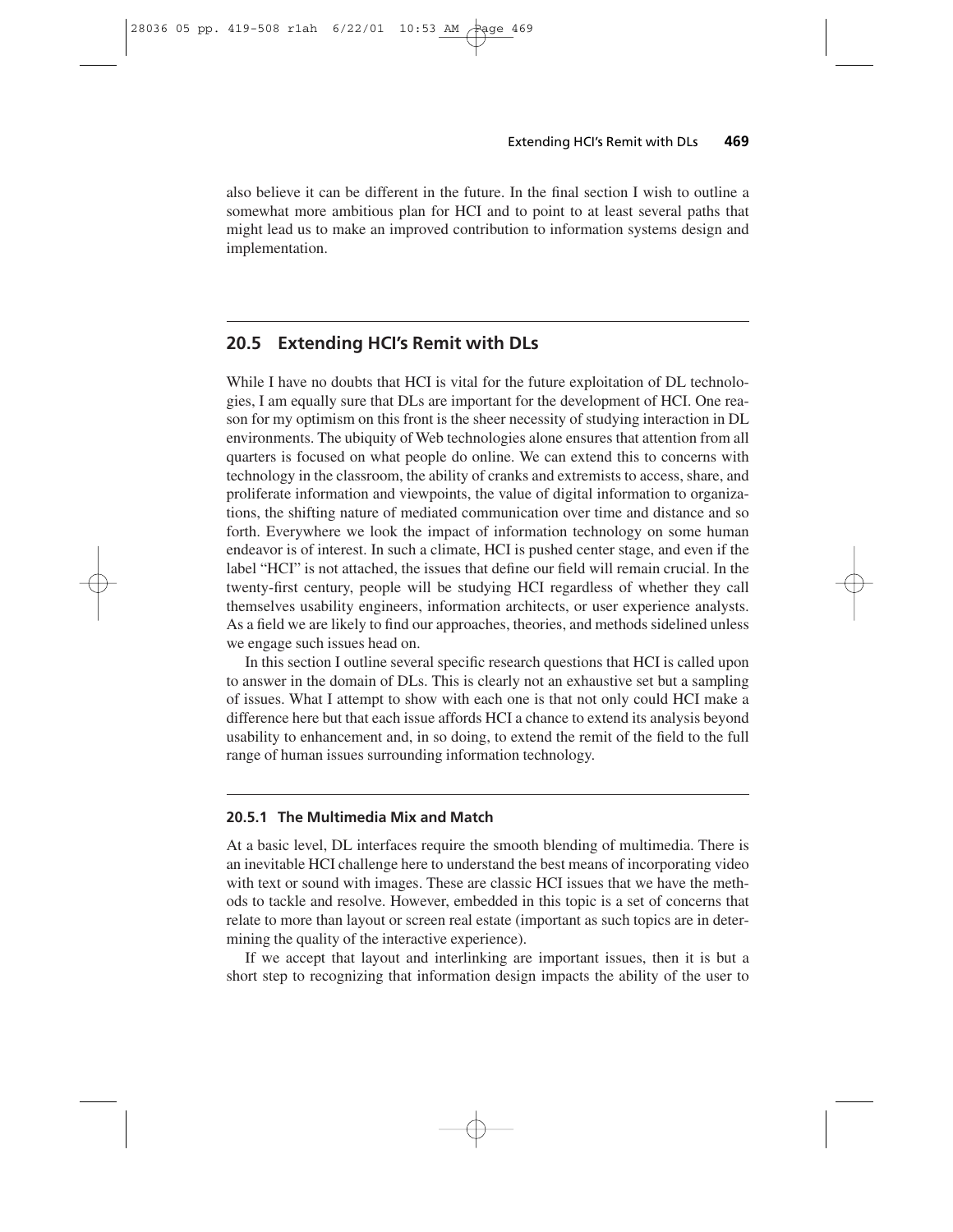comprehend the display, to recognize patterns and relationships in the material being presented, and to explore these relationships with tools for filtering, exploding, and reconfiguring the display. It is not enough that we think about efficient access to a digital resource. As HCI professionals we need to be at the forefront of envisioning means of manipulating information that enable users to extract meaning. To do that requires us to examine seriously the manner in which users learn and comprehend. And it is not enough that we draw on the existing models we have of text and graphics processing. The power of this new technology to mix multimedia in real time introduces the possibility of creating information forms that have never existed for users such as immersive environments linking sound, graphics, video, and text in instantly reconfigurable forms from heterogeneous sources. Might we want to consider preconfigurations for user types? Are there information overload concerns to address? Again, the questions are potentially endless, and people will turn to HCI for guidance. Our current approach to usability engineering will not be sufficiently able to guide us here, and we will need to extend the range of variables we measure to include deeper measures of active cognition.

## **20.5.2 Digital Genres and the Perception of Information Shape**

 $\mathbb{R}^2$ 21  $\rightarrow$ 23 24

As we start to examine meaning and representation of content, it becomes harder to think only in terms of individual users. We know that human communication is patterned and regular, even when it appears chaotic, and humans learn the complex rules of communication over time in both general and specific contexts. These rules are shared across users through discourse communities who evolve shared representations that support access, location, comprehension, creation, and linking of information structures. Communication is full of subtle cues that participants attune to over time, and it is only in their absence that we tend to notice the importance such cues have for successful interaction. We see the emergence of these cues in such e-mail protocols as not shouting (using all capitals) or the liberal use of quotation marks as contextualizers for new comments. Future HCI is likely to study how such rules and patterns give rise to communicative acts that are comprehensible, and this could unlock clues to what renders information spaces navigable by meaning as much as by physical landmarks, since we must inevitably break down the division between semantics and spatiality.

The new technologies will give rise to new genres of information that only exist digitally. Indeed, it seems to have already done so (Dillon and Gushrowski 2000). We may be able to influence the form of such genres so as to optimise their value to users and to speed up their emergence. Tools that support the reconstruction of documents tailored to the reader depending on their knowledge and interests might derive various genre forms from the same underlying information units (Graham 1999). Where genres reflect sociocognitive compatabilities of communities of practice, they might provide clues to future designs, thereby serving an enhancement role in our design activities rather than evaluative one.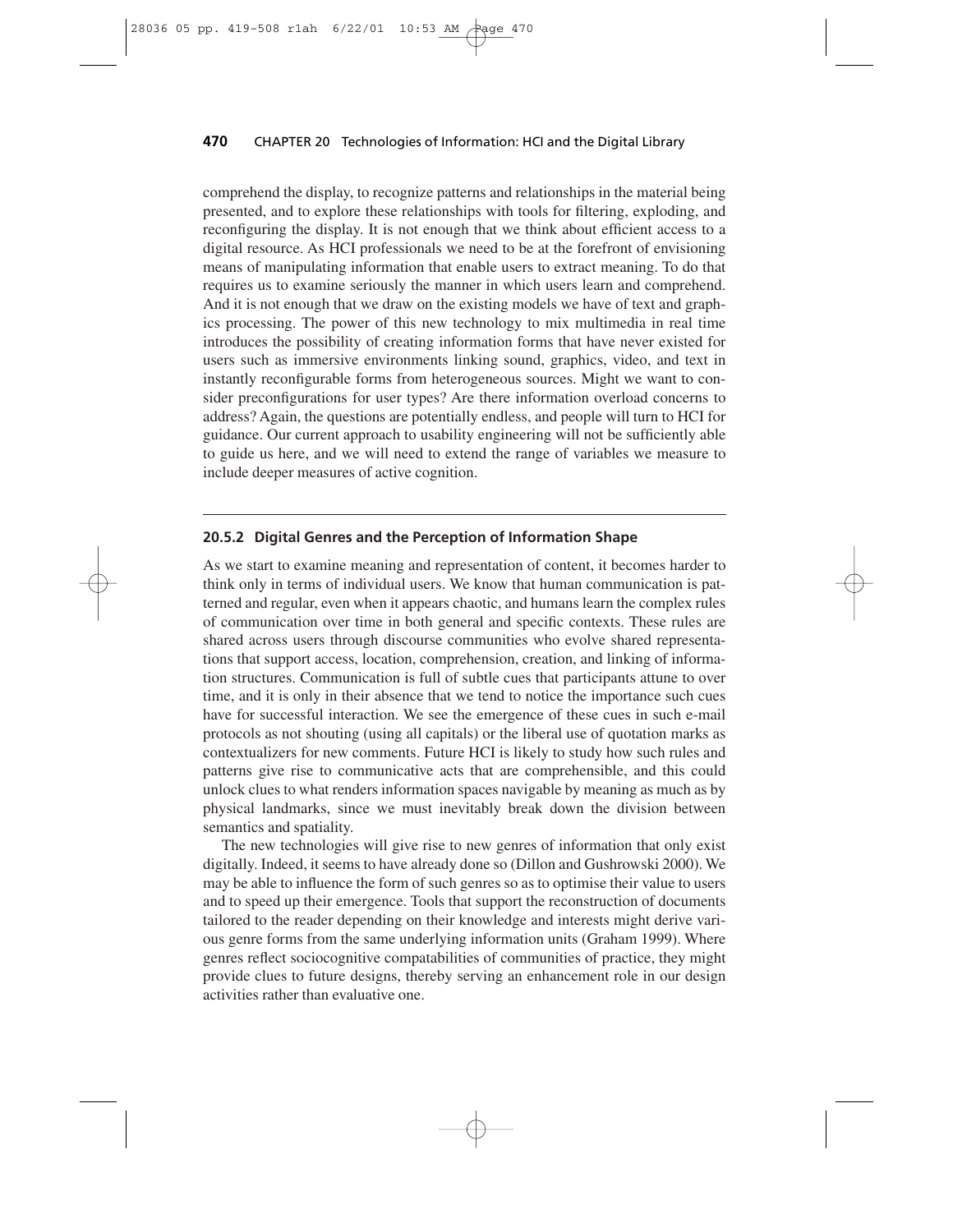#### **20.5.3 Learning, Education, and Instruction**

One unfortunate characteristic of twentieth-entury studies of HCI has been the partitioning of the field and the resultant exclusion of certain key topics from the direct concern of HCI. I consider the domain of instructional technology to be central to any informed study of human-computer interaction, addressing as it must issues related to information layout, sequencing, formatting, and mixing for user comprehension.

The poor showing of educational technology in much of the research on learning outcome is in part due, I believe, to the shortcomings inherent in most instructional technology designs (see Dillon and Gabbard 1998 for a review) Not only could the field of HCI prove highly applicable to instructional technology design, but by opening HCI up to the concerns of instructional designers we will surely address core issues of concern to users and designers of much twenty-first-century information technology. Furthermore, DL initiatives demand this of us. It is not acceptable to those funding or implementing large DL initiatives that we partition their problems into issues that fit our existing strengths—that is, HCI professionals cannot just say, "We only deal with usability." The positive impact of DLs on user learning is a major promise of this new technology. In a culture that is increasingly seeking new ways of improving education, of providing training and lifetime learning opportunities to greater numbers of people in dispersed locations, HCI needs to be able to tackle this topic directly. I believe there is tremendous scope for HCI to study and impact designs for instruction, and, indeed, the work has already started (see Carroll 1998 on minimalist instruction), and the payback for us will not only be increased involvement but a richer domain of inquiry that affords intriguing possibilities for new theoretical directions.

## **20.5.4 "Intelligent" IR**

In an ocean of information, the ability to retrieve information on demand is undoubtedly important. While this is in many ways an old concern of information scientists, it is only a relatively new one for HCI researchers. Users will not formulate complex Boolean searches, and they will be completely frustrated by hit rates that fail to discriminate among search results. The technology for filtering is improving, and associated issues of user modeling might enable us to create profiles and search engines that are more personalized and relevant. If nothing else, this is a rich vein for HCI to mine, but I suspect that the future will require even more imaginative responses from this field.

The opportunity to devise technologies that tailor their delivery to our needs, be it through know-bots, agents, filters, or search engines, challenges the field to understand user requirements for information over extended periods of time. In a world of ever-expanding information availability and ever-improving technical capabilities to locate, present, and indeed modify information, how do we deal with the inherent desire of users to limit and filter? Will we end up with the level of specialization that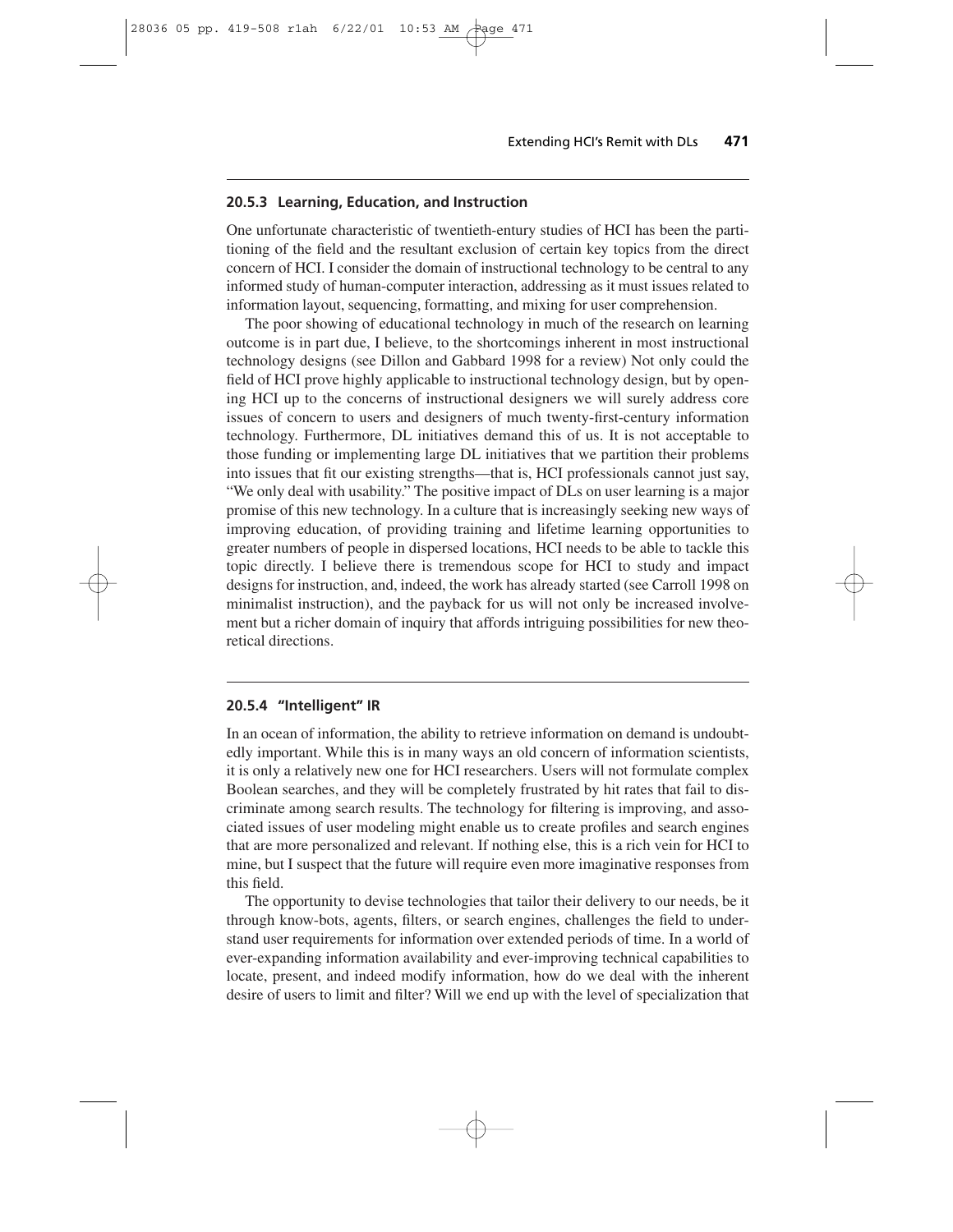first worried Bush into conceiving the memex, while at the same time enabling the free access to information as and when desired? Are we able to reconcile these two apparently contradictory demands in a single technology? Any answers to such questions, it seems to me, rely on better understanding of HCI.

## **20.5.5 Ubiquity (or "We want Information Where We Are")**

The desktop is not dead, but it has spawned a family of alternative workspaces that augment it, sometimes replace it, and certainly transform it. The revolution in personal digital assistants (PDAs) had its birth pangs but seems to have found a trajectory that people enjoy. The argument is less about desktops and locations but is better understood as information access. That is, we want information where we are (less "wysiwyg" and more "wwiwwa"). Why own a home theater, an audio system, a home PC, a laptop, and a PDA (not to mention a watch—all that hardware just to tell the time!—a calculator, cell phone, etc.)? How about using walls as screens, spectacles as navigation systems, and access to e-mail from public resources as common as fast-food restaurants on the noninformation superhighway?

The point here, of course, is that HCI has always advocated technology as a means, and the greatest liberations will come from freeing us from the need for multiple workstations with their commensurate physicality. The ideal might be something like an accessible DL that could be voice activated from anywhere, using whatever physical hardware is present to project a screen, offering a personal portal to the online world, shareable on demand, and, of course, suffering no download lags or "out of range" messages. Or the ideal might be something very different, but one thing is sure: It will be different than what we have now. Do we allow enough space for such tools to emerge from our analyzes of users, tasks, and work contexts? If not, that might tell us something about what we should be asking as HCI specialists.

# **Conclusion**

 $\mathbb{R}^2$ 21  $\rightarrow$ 23 24

> These are just some of the interesting challenges for HCI. Personalization, portability, and ubiquitious access hold promises and problems for us. Induced by developments in DL technology, HCI is invited to influence information systems design on a scale that is unprecedented. The challenges to provide reliable, valid, and timely inputs throughout the development life cycle of these technologies are exciting, but what we may create, as a result of this work, can only be imagined. HCI will thus need visionaries as much as evaluators or, ideally, both tendencies wrapped up in the one professional. Am I falling prey to millennium optimism with this view of a new HCI—theoretically rich, ethically aware, engaged openly and repeatedly in the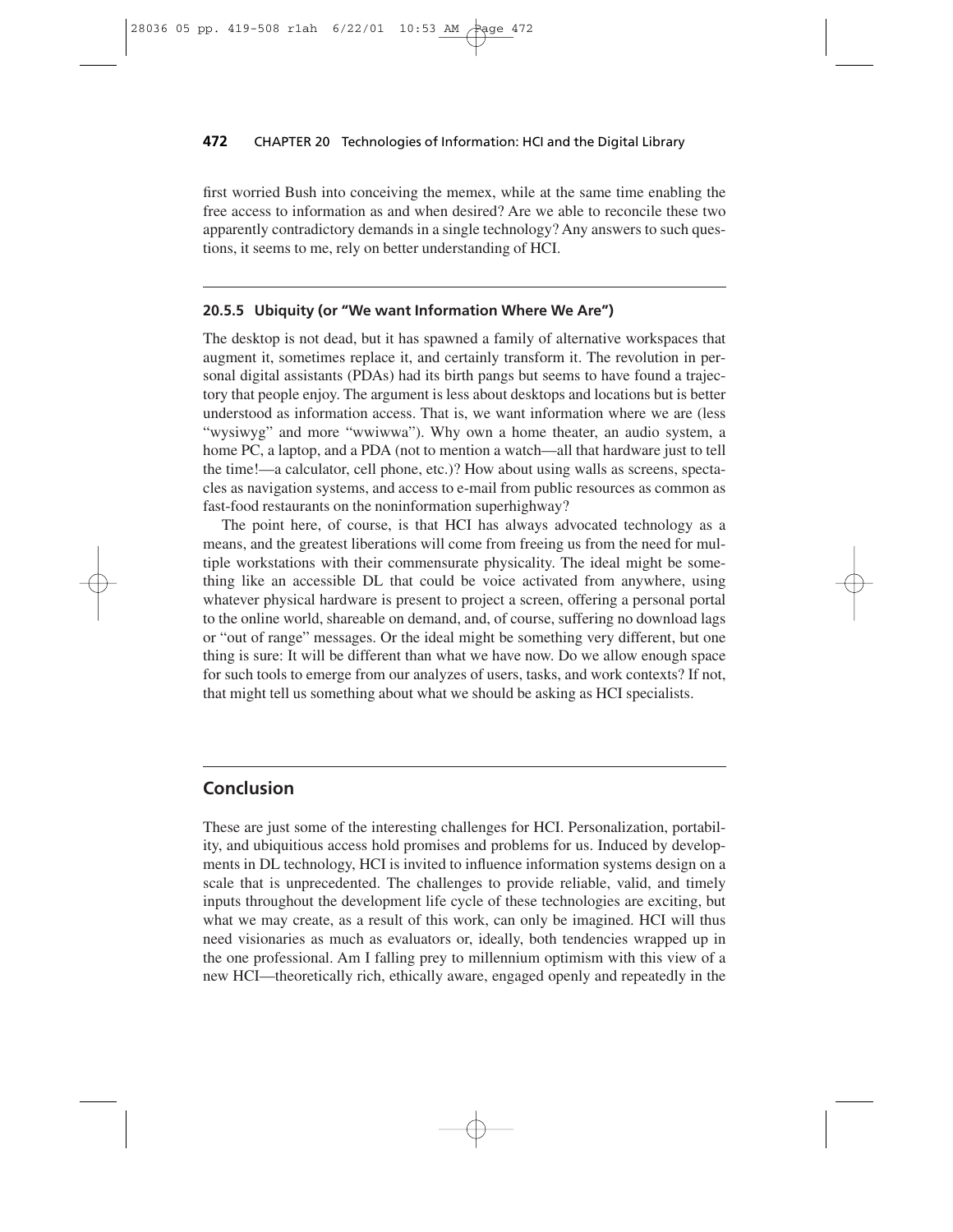conception, design, and implementation of information technologies that enhance human capabilities to learn, locate, and synthesize information? Of course I am, but the reality might just be closer than it seems.

# **Acknowledgments**

The author wishes to thank Cliff McKnight, Elaine Toms, Javed Mostafa, Jack Carroll, and a further anonymous reviewer for insightful comments on earlier drafts of this chapter.

This work was partly funded through the Digital Libraries Phase II program, with support from the National Science Foundation and the National Endowment of the Humanities (Anard #9909068).

# **References**

Bush, V. (1945). As we may think. *Atlantic Monthly,* 176, 1, 101–108.

- Card, S.K., Moran, T.P., and Newell, A. (1983). *The psychology of human-computer interaction.* Hillsdale, NJ: Lawrence Erlbaum Associates.
- Carroll, J. (Ed.). (1998). *Minimalism beyond the nurnberg funnel.* Cambridge, MA: MIT Press.
- Carroll, J. (2000). Scenario-based design Boston: MIT Press.
- Davis, F., Bagozzi, R., and Warshaw, P. (1989). User acceptance of computer technology: A comparison of two theoretical models. *Management Science,* 35, 8, 982–1003.
- Dillon, A. (1994). *Designing usable electronic text: An ergonomic analysis of human information usage.* Bristol, PA: Taylor and Francis.
- Dillon, A. (1995). Artifacts as theories: Convergence through user-centered design. *Proceeding of the 58th Annual ASIS Conference,* 208–210. Medford, NJ: ASIS.
- Dillon, A. (1996). Myths, misconceptions and an alternative view of information usage and the electronic medium. In J. Rouet, J. Levonen, A. Dillon, and R. Spiro (Eds.) *Hypertext and Cognition,* 25–42. Mahwah, NJ: LEA.
- Dillon, A., and Gabbard, R. (1998). Hypermedia as an educational technology: A review of the quantitative research literature on learner comprehension, control and style. *Review of Educational Research,* 68, 3, 322–349.
- Dillon and Gushrowski, B. (2000). Is the home page the first digital genre? *Journal of the American Society for Information Science,* 51, 2, 202–205.